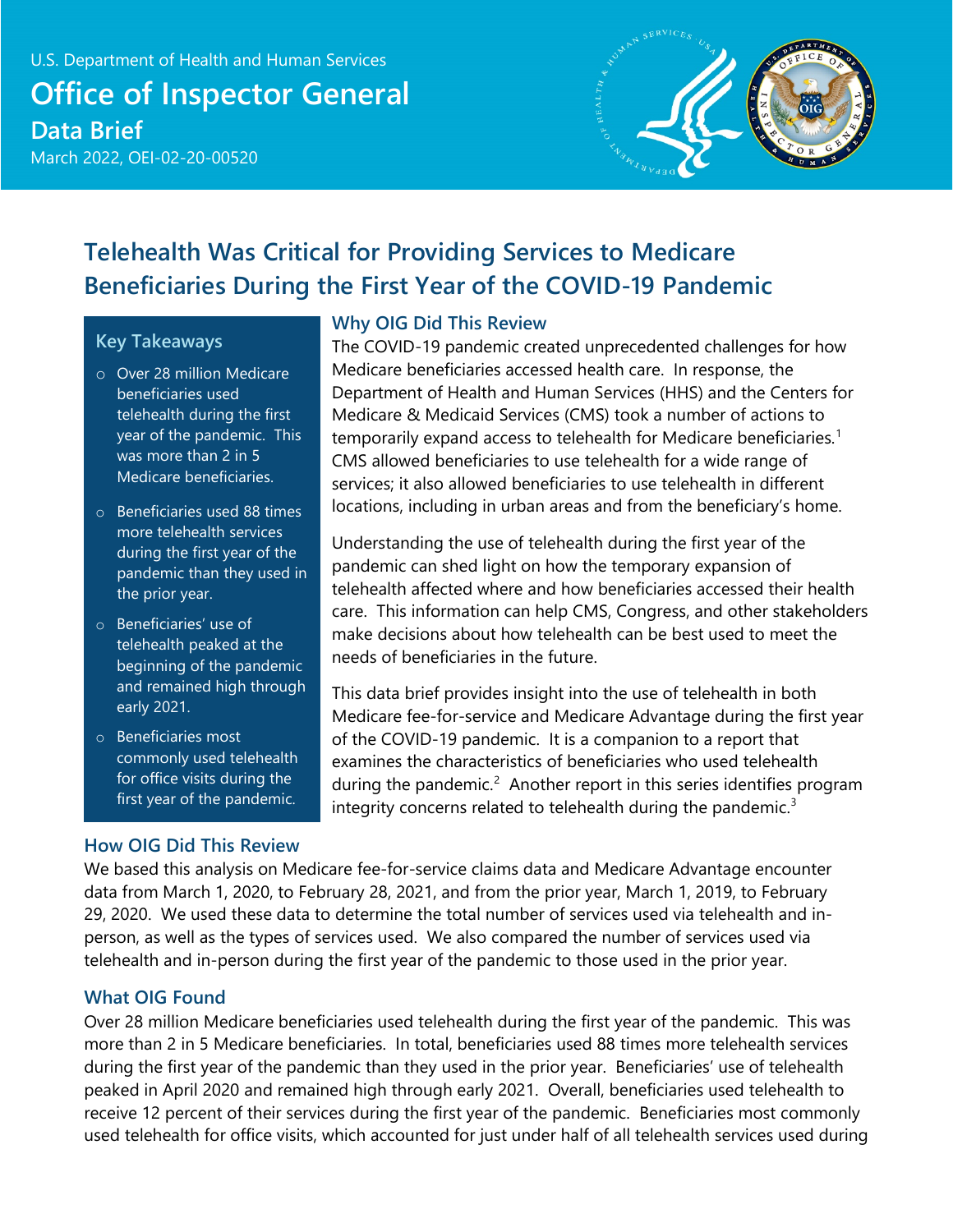the first year of the pandemic. However, beneficiaries' use of telehealth for behavioral health services stands out. Beneficiaries used telehealth for a larger share of their behavioral health services compared to their use of telehealth for other services. Specifically, beneficiaries used telehealth for 43 percent of behavioral health services, whereas they used telehealth for 13 percent of office visits.

#### **What OIG Concludes**

Telehealth was critical for providing services to Medicare beneficiaries during the first year of the pandemic. Beneficiaries' use of telehealth during the pandemic also demonstrates the long-term potential of telehealth to increase access to health care for beneficiaries. Further, it shows that beneficiaries particularly benefited from the ability to use telehealth for certain services, such as behavioral health services. These findings are important for CMS, Congress, and other stakeholders to take into account as they consider making changes to telehealth in Medicare. For example, CMS could use these findings to inform changes to the services that are allowed via telehealth on a permanent basis.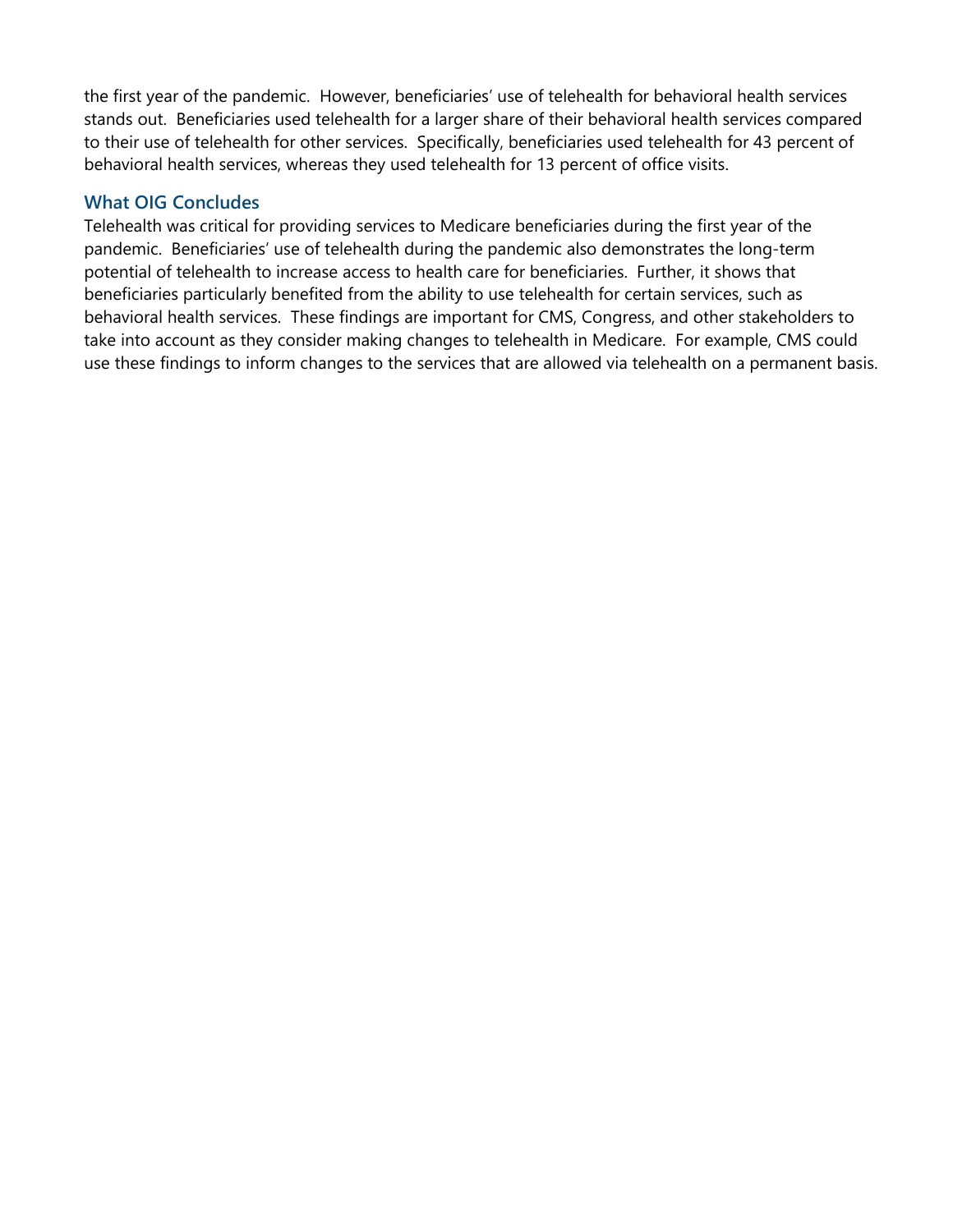#### **Medicare Telehealth Services During the Pandemic Primer on:**

- **Medicare telehealth services** refer to services that are provided remotely using technology between a provider and a beneficiary.
- During the pandemic, CMS allowed beneficiaries to use telehealth to access a wide range of services in different locations, including in **urban areas and from the beneficiary's home**. Prior to the pandemic, beneficiaries were allowed to use telehealth only from medical facilities located in rural areas, with a few exceptions.<sup>4</sup>
- During the pandemic, CMS increased the types of services that beneficiaries could use via telehealth, from 118 to **264 services**. 5
- **The services that can be provided via telehealth include office visits, behavioral health services**, **nursing home visits**, and **home visits**, among others. Most of these services can also be provided in person.
- A group of telehealth services known as **virtual care services** are **always provided remotely.**<sup>6</sup> An example of these services includes a telephone call with a provider to discuss a beneficiary's medical condition.
- During the pandemic, CMS expanded the use of **audio-only** for certain types of telehealth services, such as office visits and behavioral health services. Prior to the pandemic, only audio-video was allowed for the delivery of telehealth services, with a few exceptions.<sup>7</sup>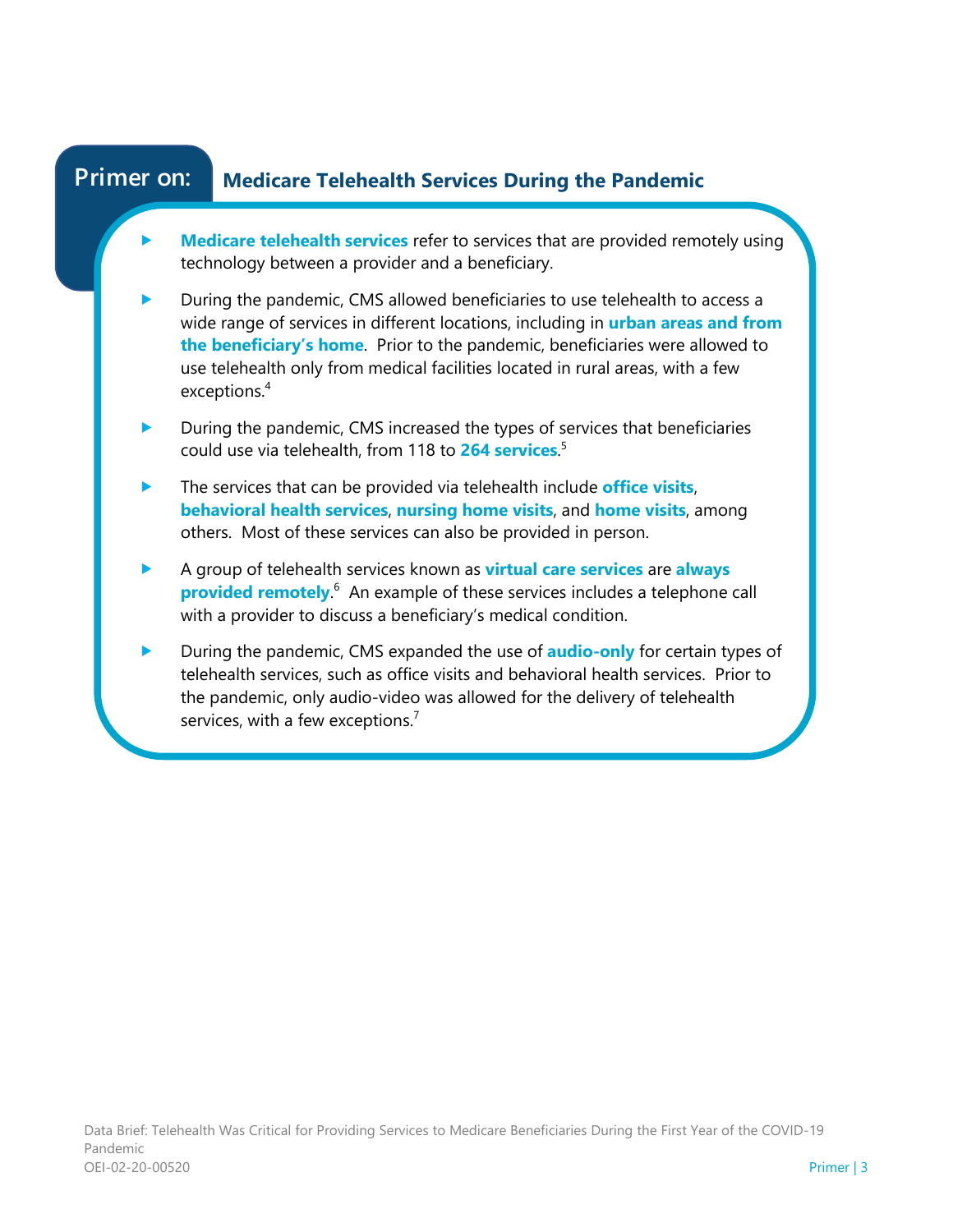# RESULTS

The COVID-19 pandemic created disruptions in how Medicare beneficiaries accessed health care. Because of concerns about the pandemic, HHS and CMS took a number of actions to provide broader access to telehealth for Medicare beneficiaries. CMS allowed beneficiaries to use telehealth for a wide range of services; it also allowed beneficiaries to use telehealth in different locations, including in urban areas and from the beneficiary's home.

This data brief examines the use of telehealth services from March 2020 through February 2021. It also looks at the growth of telehealth services, the extent to which beneficiaries also used in-person services, and the types of telehealth services most commonly used. It includes beneficiaries in Medicare fee-for-service and in Medicare Advantage.

Understanding the use of telehealth during this time can shed light on how the temporary expansion of telehealth affected where and how beneficiaries accessed their health care. This information can help CMS, Congress, and other stakeholders make decisions about how telehealth can be best used to meet the needs of beneficiaries in the future.

### **Over 28 million Medicare beneficiaries used telehealth during the first year of the pandemic**

More than 28 million Medicare beneficiaries used a telehealth service during the first

year of the pandemic—from March 2020 through February 2021. These beneficiaries represented 43 percent of the 66 million beneficiaries enrolled in Medicare, or about 2 in 5 Medicare beneficiaries.

This is a dramatic increase from the prior year, when less than 1 percent of Medicare beneficiaries—approximately 341,000 in total—used telehealth.

More than **2 in 5 Medicare beneficiaries used telehealth** during the first year of the pandemic



During the first year of the pandemic, more than half of beneficiaries (55 percent) who used telehealth used only 1 to 2 services, while the remainder used 3 or more telehealth services. Further, almost all beneficiaries who used telehealth during the first year of the pandemic also used in-person services.

In addition, 84 percent of beneficiaries who used telehealth during the pandemic received telehealth services only from providers with whom they had an established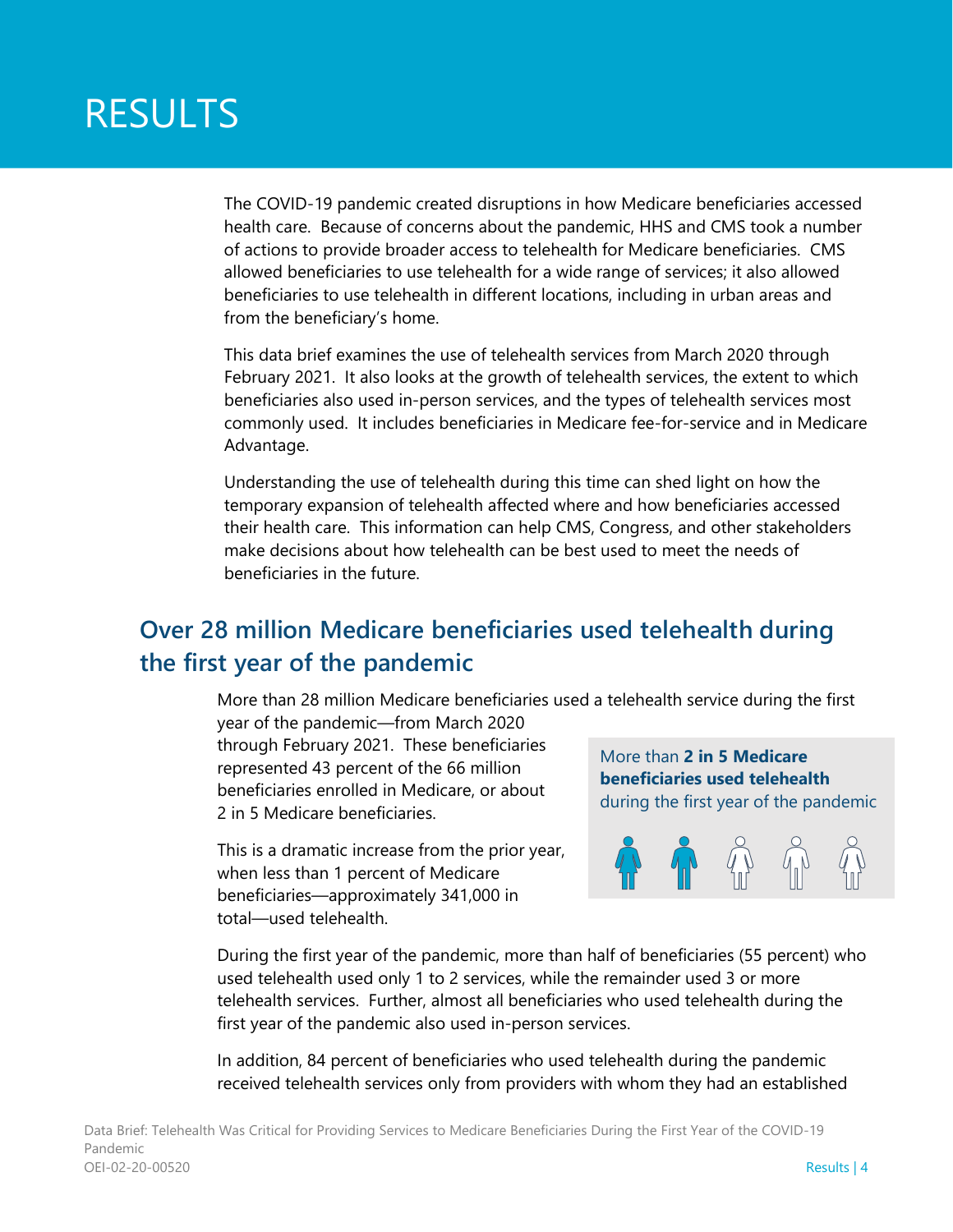relationship.<sup>[8](#page-18-7)</sup> These beneficiaries received an in-person service from a provider an average of 4 months prior to their first telehealth service.

Overall, beneficiaries enrolled in Medicare Advantage were more likely to use telehealth than those in Medicare fee-for-service. In total, 49 percent of beneficiaries enrolled in Medicare Advantage used telehealth, compared to 38 percent of those enrolled in Medicare fee-for-service. Prior to the pandemic, Medicare Advantage had greater flexibility to provide telehealth services to beneficiaries.<sup>[9](#page-18-8)</sup>

### **Beneficiaries used 88 times more telehealth services during the first year of the pandemic than they used in the prior year**

Medicare beneficiaries used 114.4 million telehealth services from March 2020 through February 2021. This amounts to 88 times more telehealth services compared to the year prior to the pandemic,

when beneficiaries used 1.3 million telehealth services.

Medicare paid over **\$5.1 billion for telehealth services** for beneficiaries enrolled in Medicare fee-for-service during the first year of the pandemic.

Over half of these telehealth services (60.1 million in total) were

used by beneficiaries enrolled in Medicare fee-for-service. In total, Medicare paid over \$5.1 billion for these services, 76 times more than what it paid for telehealth in the prior year. [10](#page-18-9)

CMS's temporary policy changes enabled the monumental growth in the use of telehealth in multiple ways. CMS allowed beneficiaries to use telehealth services from home and from any geographic location, including urban areas, beginning in March  $2020$ <sup>[11](#page-18-10)</sup> In addition, CMS temporarily expanded the types of services that could be provided via telehealth. Specifically, CMS allowed for 264 services to be provided via telehealth during the pandemic, compared to 118 services prior to the pandemic.

### **Beneficiaries' use of telehealth peaked at the beginning of the pandemic and remained high through early 2021**

Telehealth use peaked in the early months of the pandemic. At the height of telehealth use in April 2020, beneficiaries used 17.6 million telehealth services, followed by 13.6 million telehealth services in May 2020. In these early months, some States and localities had issued stay-at-home orders and some health care providers suspended in-person care because of increasing COVID-19 infection rates.

From June through November 2020, the number of telehealth services steadily decreased to 7.8 million services in November. In December 2020, telehealth services increased slightly, before declining again in February 2021. Despite the decline, the number of telehealth services in February 2021 was almost twice as high as in March 2020. See Exhibit 1.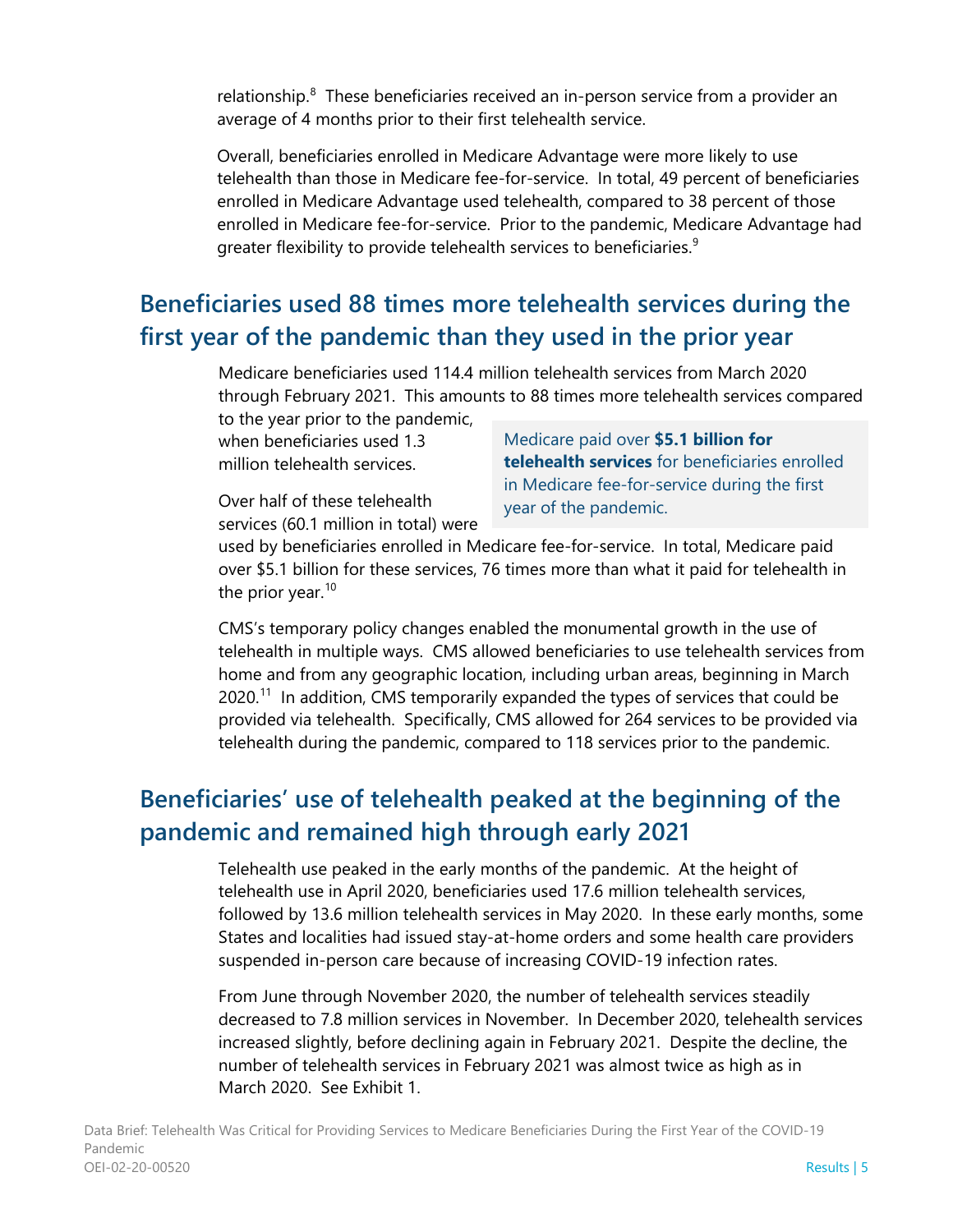

Exhibit 1: Beneficiaries' use of telehealth peaked in April 2020, decreased through the late spring, summer, and fall, and briefly increased again in December 2020.

#### **Even though telehealth use increased dramatically, beneficiaries still received most of their care in-person**

Even though the use of telehealth increased substantially during the pandemic, telehealth accounted for 12 percent of all services used by beneficiaries during the first year of the pandemic.<sup>12</sup>

However, not all months were the same. At the peak of telehealth use in April 2020, telehealth accounted for 29 percent of all services. In most other months, beneficiaries used telehealth for 9 to 11 percent of all services. See Exhibit 2.

Source: OIG analysis of CMS data, 2022.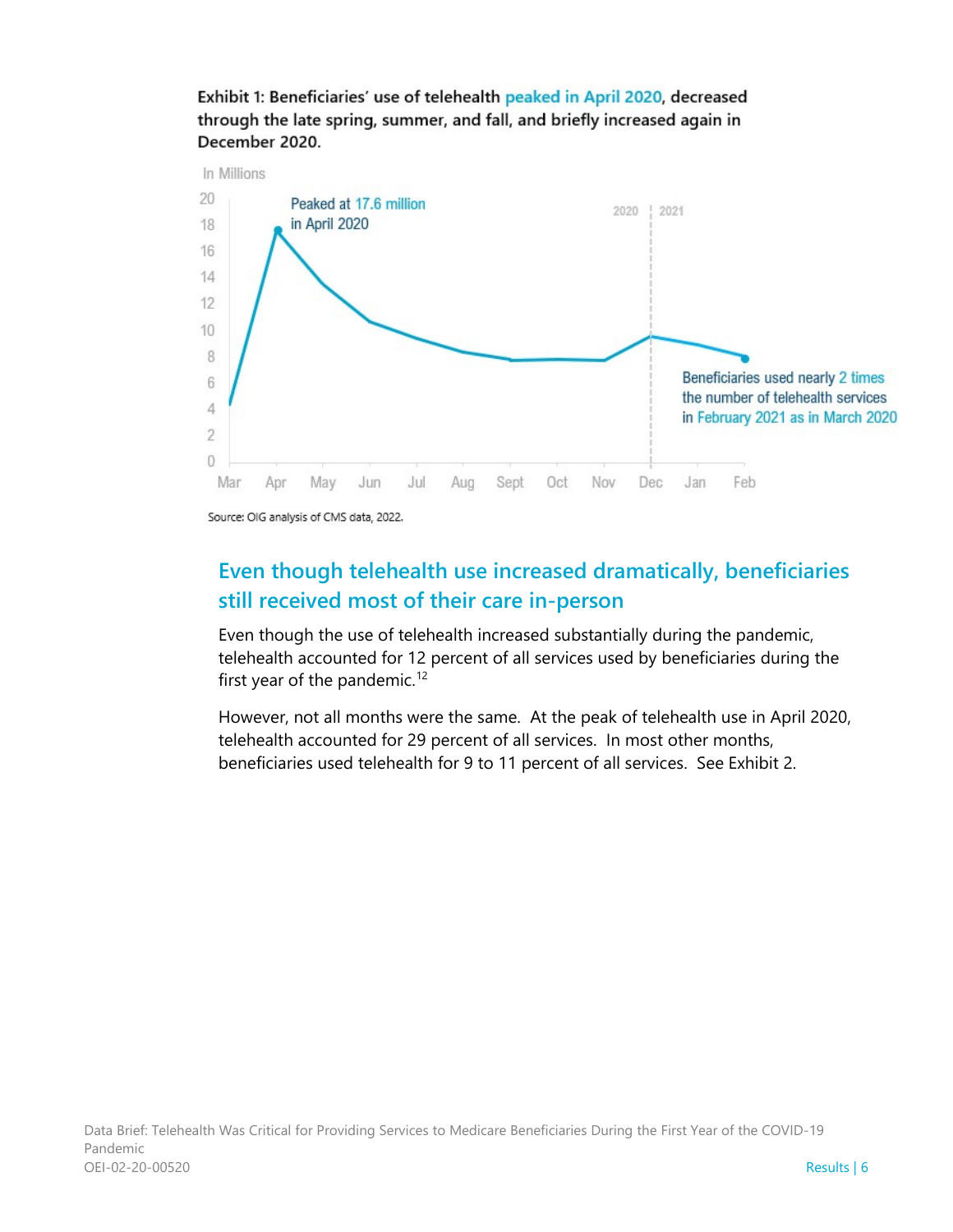

Exhibit 2: At telehealth's peak, beneficiaries used it for 29 percent of all services.

Source: OIG analysis of CMS data, 2022.

### **Despite the significant increase in telehealth, beneficiaries used fewer services overall during the first year of the pandemic than they did in the prior year**

Despite a large increase in the use of telehealth, beneficiaries used fewer services

overall during the first year of the pandemic than they did in the prior year. Beneficiaries' use of telehealth only partially filled the gap left by a decrease in in-person services during the pandemic.

In total, beneficiaries used 20 percent fewer services, amounting to 990 million services during the pandemic, down from 1.2 billion services the year prior. See Exhibit 3. The decrease in services is likely because of some health care providers temporarily suspending inperson care, beneficiaries forgoing care because of concerns about community spread of COVID-19, and the strain on providers to offer needed services related to COVID-19, among other factors.<sup>[13](#page-18-12)</sup>

Exhibit 3: Beneficiaries used 20 percent fewer services during the first year of the pandemic than in the prior year.



Source: OIG analysis of CMS data, 2022.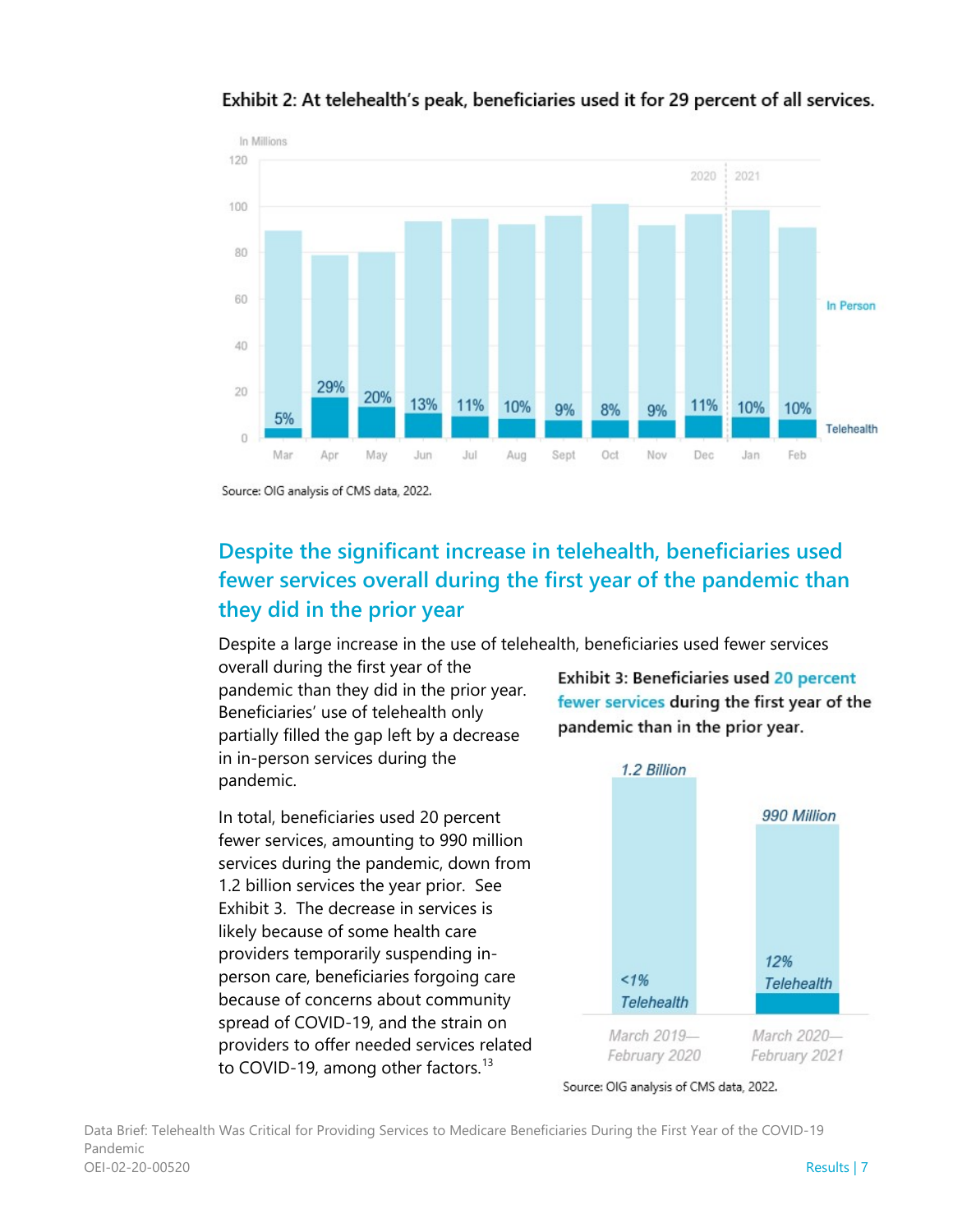# **Beneficiaries most commonly used telehealth for office visits during the first year of the pandemic**

From March 2020 through February 2021, beneficiaries most commonly used telehealth for office visits, virtual care services, behavioral health services, nursing home visits, and preventive services. Beneficiaries also used telehealth for a wide variety of other services. See Appendices A and B for more information about these services and the extent to which beneficiaries used telehealth for these services.

**54.5 million Office visits**



**34 million Virtual care services**



**14.1 million Behavioral health services**



During the first year of the pandemic, beneficiaries most often used telehealth for office visits. These are routine appointments with a primary care provider or specialist. In total, beneficiaries received 54.5 million office visits via telehealth. These office visits accounted for just under half (48 percent) of all telehealth services used during the first year of the pandemic. This percentage was similar for beneficiaries in Medicare fee-for-service and Medicare Advantage.

Next, beneficiaries most commonly used telehealth for virtual care services, totaling 34 million of these services during the first year of the pandemic. These services, unlike most Medicare telehealth services, can only be provided remotely. The most common type of virtual care service is a telephone call with a provider to discuss a beneficiary's medical condition, referred to as a telephone evaluation and management service. Beneficiaries used over 28 million of these services, accounting for a quarter of all telehealth services used during the first year of the pandemic.

Other common virtual care services include discussions with a provider of up to 10 minutes, known as virtual check-ins. [14](#page-18-13) Virtual care services also include online interactions via a patient portal, known as e-visits, and remote monitoring of a beneficiary's weight or other vital statistics. Beneficiaries in Medicare Advantage used more virtual care services than beneficiaries in Medicare fee-forservice, with these services accounting for 35 percent of all telehealth services in Medicare Advantage, compared to 25 percent in Medicare fee-for-service.

Beneficiaries also commonly used telehealth for behavioral health services, totaling 14.1 million services. Behavioral health services include individual therapy, group therapy, and substance use disorder treatment, among others. Beneficiaries in Medicare fee-forservice used more behavioral health services than those in Medicare Advantage, with these services accounting for 16 percent of all telehealth services in Medicare fee-for-service, compared to 9 percent in Medicare Advantage.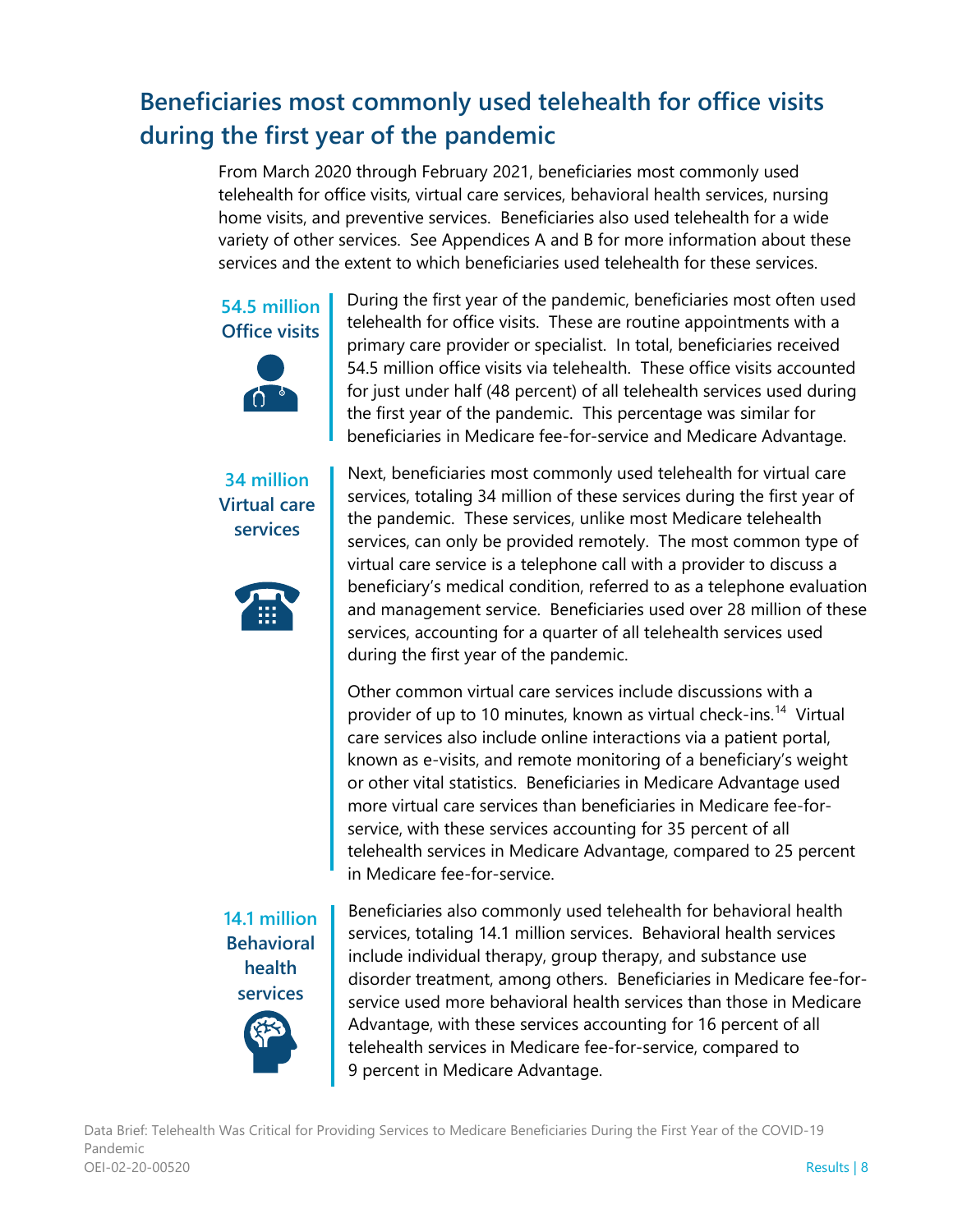#### **3.3 million Nursing home visits**



Nursing home visits were the next most common telehealth service, with beneficiaries using 3.3 million services during the first year of the pandemic. Nursing home visits include initial and subsequent visits from a provider with a beneficiary located in a nursing home that are conducted via telehealth. These visits include discussions between a provider and beneficiary regarding a beneficiary's medical condition, and nursing home discharge management services, among others. Nursing home visits were slightly more common among beneficiaries in Medicare fee-for-service (4 percent of services) than those in Medicare Advantage (2 percent of services).

**2.4 million Preventive services**

Beneficiaries also commonly used telehealth for preventive services, totaling 2.4 million of these services during the first year of the pandemic. Preventive services include annual wellness visits, diabetes management training, medical nutrition therapy, and tobacco use counseling. There was no difference in the use of these telehealth services between beneficiaries in Medicare fee-for-service and Medicare Advantage.

### **Beneficiaries' use of telehealth for behavioral health services stands out**

While beneficiaries used telehealth for a number of different services, beneficiaries' use of telehealth for behavioral health services stands out. Beneficiaries used telehealth for a larger share of their behavioral health services compared to their use of telehealth for other services. Specifically, beneficiaries used telehealth for 43 percent of all behavioral health services they received during the first year of the pandemic. In contrast, they used telehealth for only 13 percent of all office visits they received during the first year of the pandemic. See Exhibit 4 and Appendix C.

Understanding which services beneficiaries use telehealth for, compared to their use of these services in-person, helps inform questions about how beneficiaries access their health care. In particular, beneficiaries' use of telehealth for behavioral health services relative to their use of these services in-person shows that beneficiaries benefited from the ability to use telehealth for these services. This is further supported by literature prior to the pandemic that suggests the use of telehealth for behavioral health may improve access, especially for beneficiaries facing barriers to care.[15](#page-18-14)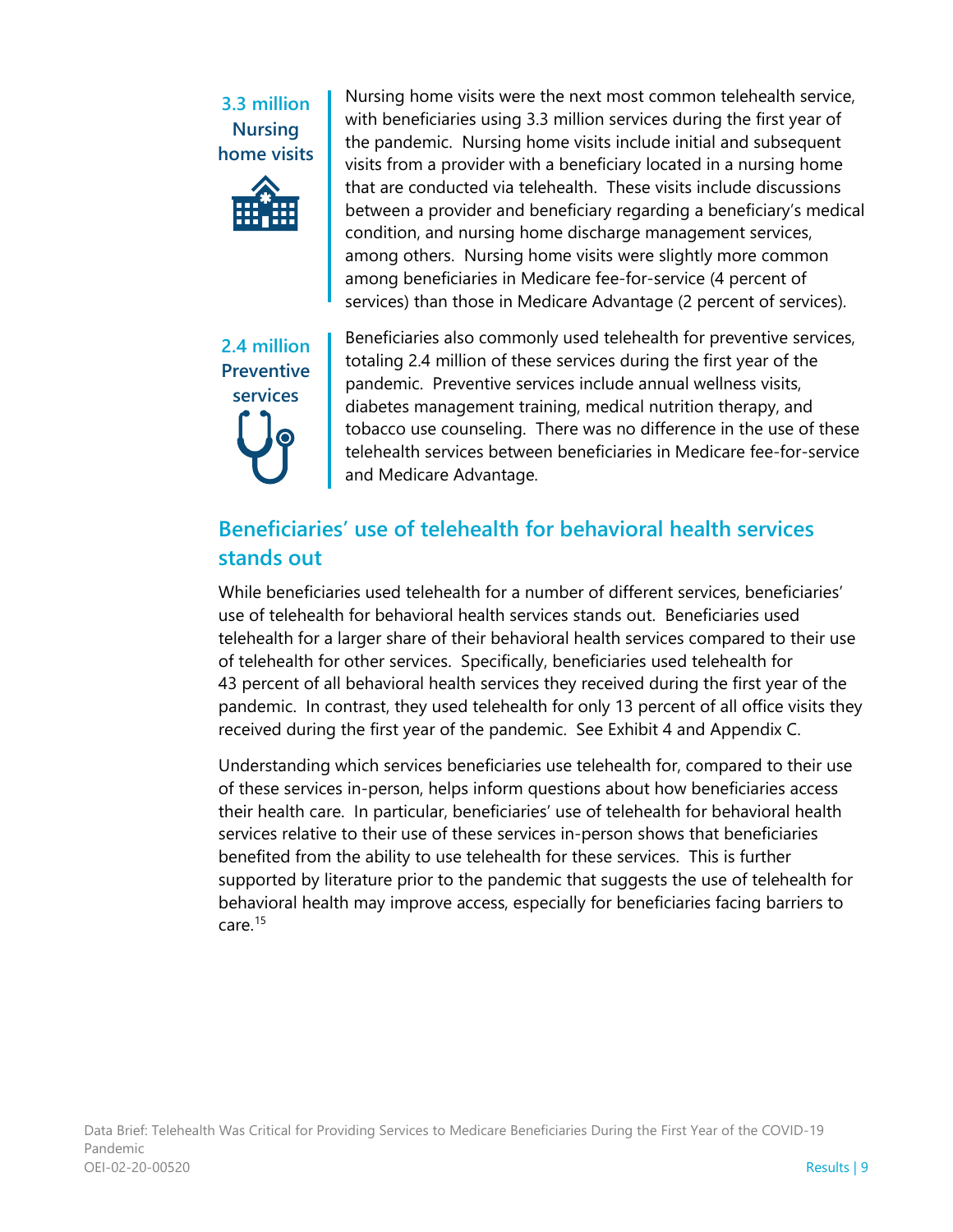**Exhibit 4: Beneficiaries used telehealth for a larger share of their behavioral health services compared to other services.** 



Source: OIG analysis of CMS data, 2022.

Note: Virtual care services are not included as they are provided exclusively via telehealth.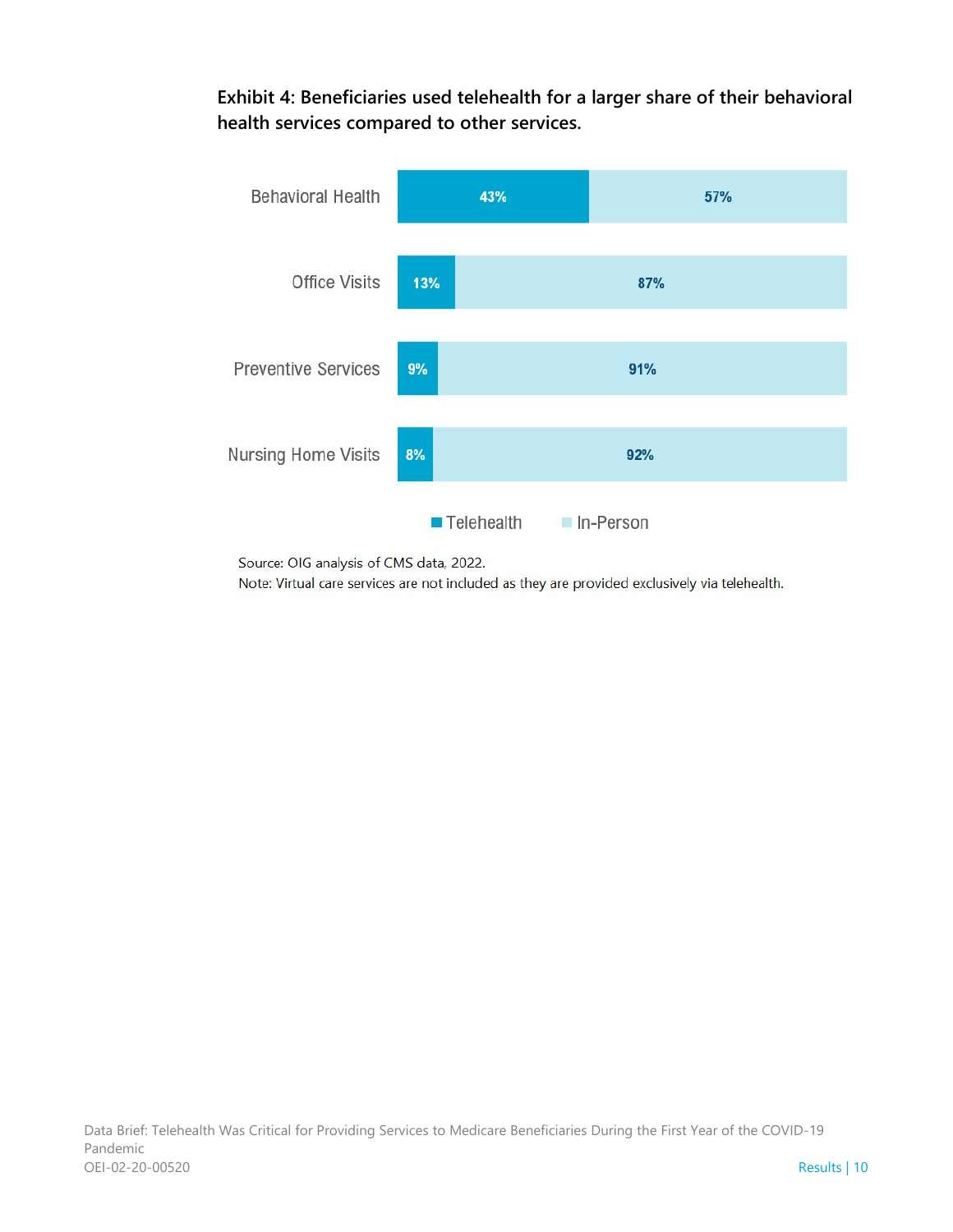# **CONCLUSION**

The COVID-19 pandemic created unprecedented challenges for how Medicare beneficiaries accessed health care. In response, HHS and CMS took a number of actions to temporarily expand access to telehealth for Medicare beneficiaries.

Beneficiaries' use of telehealth increased dramatically during the first year of the pandemic. Over 28 million—more than 2 in 5—Medicare beneficiaries used telehealth services during the first year of the pandemic, from March 2020 through February 2021. In total, beneficiaries used 88 times more telehealth services during the first year of the pandemic than they did in the prior year. Beneficiaries' use of telehealth was particularly high in April 2020, when it accounted for 29 percent of all services. It then decreased to around 10 percent of services per month—still almost twice the level it was in March 2020.

In addition, beneficiaries most commonly used telehealth for office visits, but their use of telehealth for behavioral health services stands out. Beneficiaries used telehealth for a larger share of their behavioral health services compared to their use of telehealth for other services.

Telehealth was critical for providing services to Medicare beneficiaries during the first year of the pandemic. Beneficiaries' use of telehealth during the pandemic also demonstrates the long-term potential of telehealth to increase access to health care for beneficiaries. Further, it shows that beneficiaries particularly benefited from the ability to use telehealth for certain services, such as behavioral health services. These findings are important for CMS, Congress, and other stakeholders to take into account as they consider making changes to telehealth in Medicare.<sup>16</sup> For example, CMS could use these findings to inform changes to the services that are allowed via telehealth on a permanent basis.

These changes to telehealth need to balance concerns about access, quality of care, equity, and program integrity so that the benefits of telehealth are realized, and Medicare can best meet the needs of its beneficiaries. OIG has additional evaluations and audits underway examining telehealth in Medicare to help further inform program policies and oversight.<sup>[17](#page-18-16)</sup>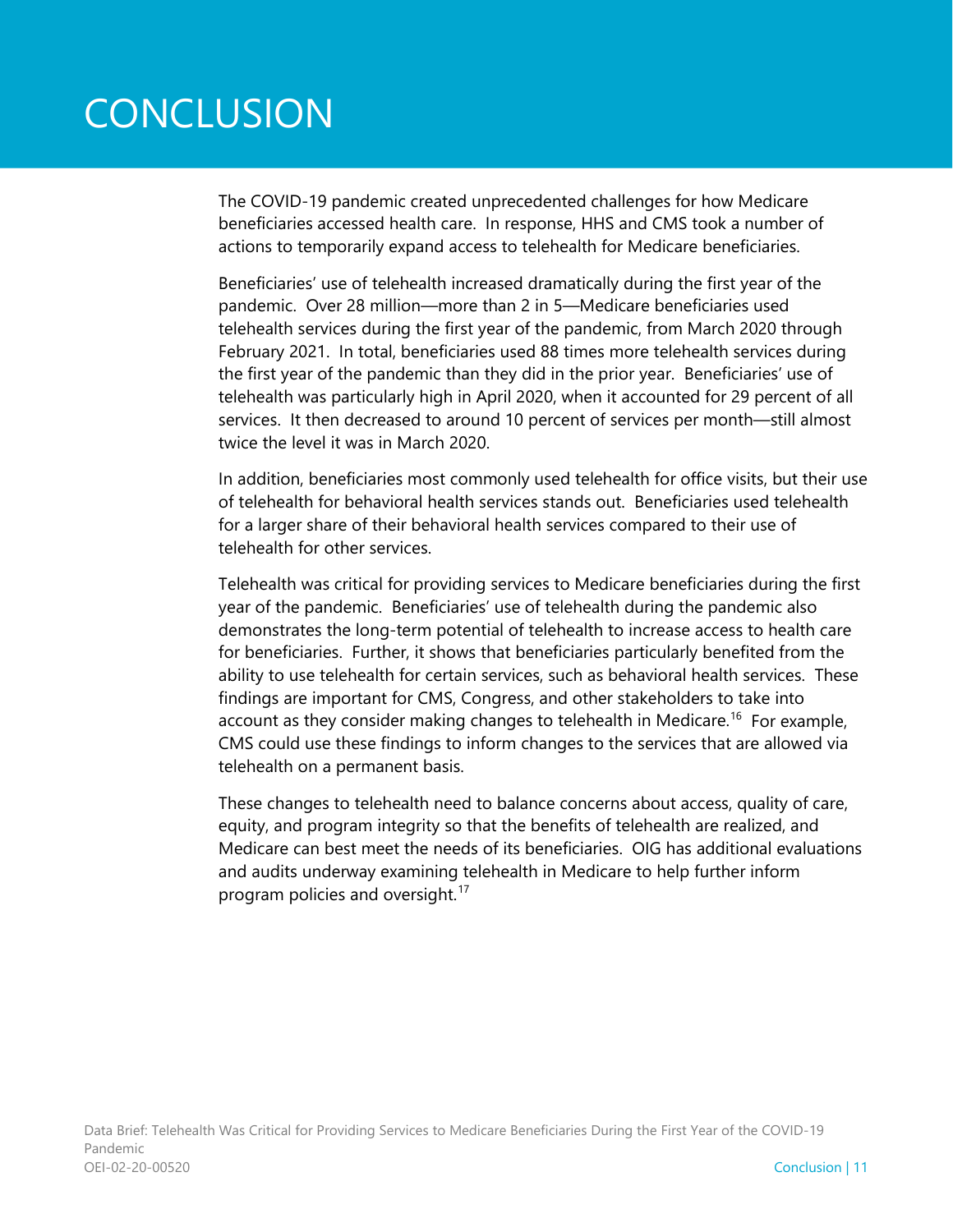# METHODOLOGY

We based this data brief on an analysis of Medicare fee-for-service claims and Medicare Advantage encounters for telehealth services from March 1, 2020, to February 28, 2021. These data are similar to the data used in other reports in the series about Medicare beneficiaries' use of telehealth during the first year of the pandemic.<sup>[18](#page-18-17)</sup>

We used the Medicare fee-for-service claims from the National Claims History File and Medicare Advantage encounters from Part C Encounter data. We also used enrollment data for Medicare fee-for-service and Medicare Advantage from the Medicare Enrollment Database.

#### **Beneficiaries' Use of Telehealth Services**

To conduct this analysis, we first identified the services that Medicare approved for telehealth during the pandemic.<sup>[19](#page-18-18)</sup> These services are described using Current Procedural Terminology (CPT) codes and Healthcare Common Procedure Coding System (HCPCS) codes. These codes are included on the claim by a provider for reimbursement purposes.

As part of our analysis, we included virtual care services as a type of telehealth service. These services are also referred to as Communication Technology-Based Services. These services are always provided remotely, and include virtual check-ins, e-visits, remote monitoring, and telephone calls with a provider to discuss a beneficiary's medical condition.

We identified the services that were provided via telehealth using a modifier (i.e., 95, GT, GQ, or G0) or a "place of service code" (i.e., 02) that indicates the service was delivered via telehealth. We considered the services that did not have these modifiers or codes to be delivered in-person.<sup>[20](#page-18-19)</sup>

Using these data, we determined the number of beneficiaries who used telehealth services during the first year of the pandemic, from March 2020 through February 2021. We included beneficiaries who had at least one Medicare fee-for-service claim or Medicare Advantage encounter for a telehealth service during the first year of the pandemic.

Next, we calculated the percentage of beneficiaries enrolled in Medicare fee-forservice or Medicare Advantage who used telehealth. We determined the number of beneficiaries enrolled in each program based on Medicare enrollment data.<sup>21</sup>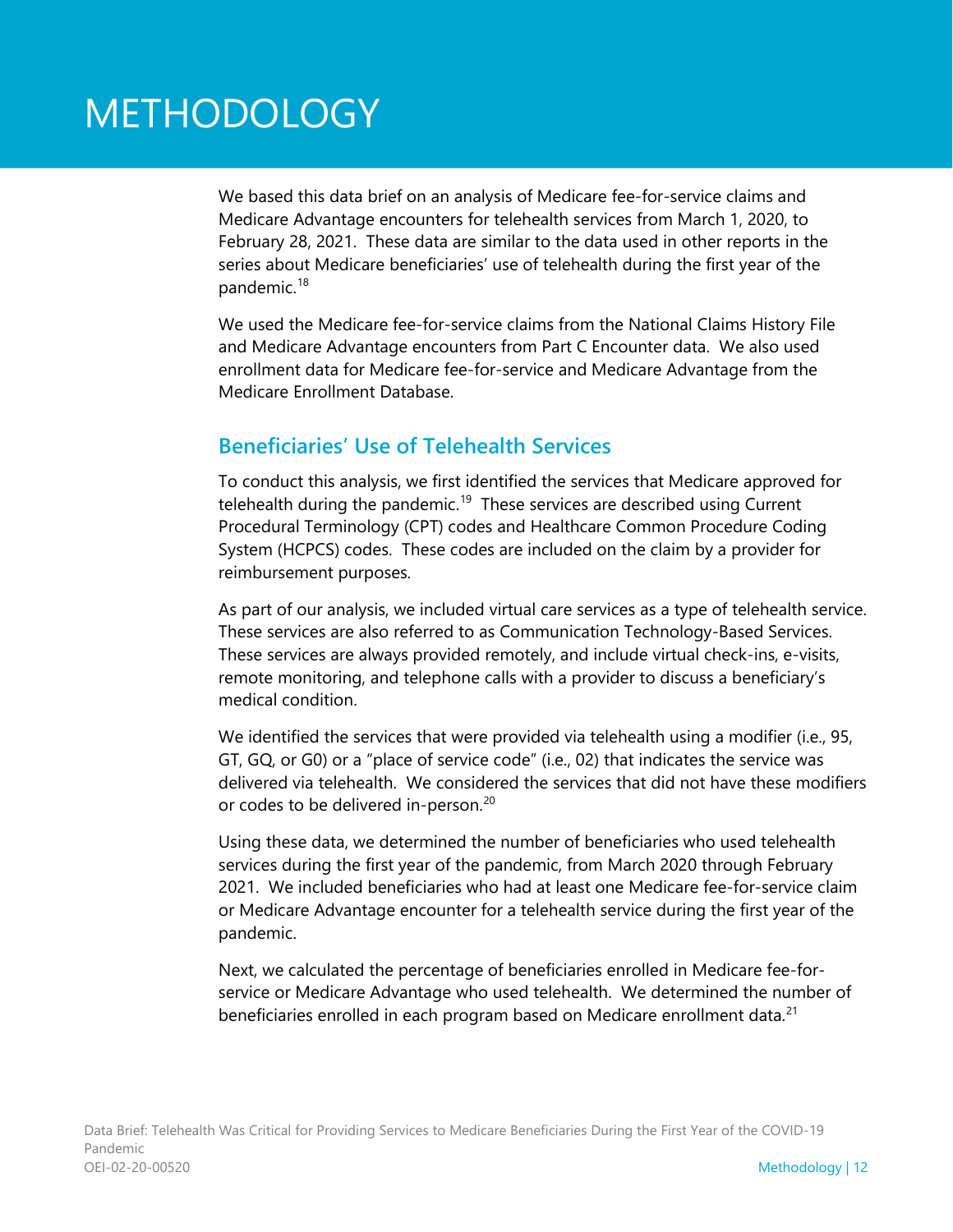We also calculated the number of services each beneficiary used during the first year of the pandemic.

#### **Use of Telehealth and In-Person Services**

Using both Medicare fee-for-service claims data and Medicare Advantage encounters, we determined the extent to which the use of telehealth services changed during the first year of the pandemic. We calculated the number of telehealth services beneficiaries used in each month, as well as the total number of telehealth services used.

We also calculated the total amount paid by Medicare for telehealth services during the first year of the pandemic and compared that amount to the total Medicare payments for telehealth services in the prior year.<sup>22</sup> Payment amounts are for beneficiaries in Medicare fee-for-service only; payment amounts are unavailable in the Medicare Advantage encounters.

We also calculated the number of in-person services used during the first year of the pandemic and compared this to the number of telehealth services provided. We then compared the total number of services used during the first year of the pandemic to the total number of services used in the prior year.

#### **Most Common Telehealth Services**

We grouped each service into a category based on CMS's service classification system and CPT codes.<sup>[23](#page-18-22)</sup> To determine the most common services that beneficiaries used via telehealth, we calculated the number of telehealth services in each category. We also calculated the proportion of the services in each category that were provided via telehealth and in-person.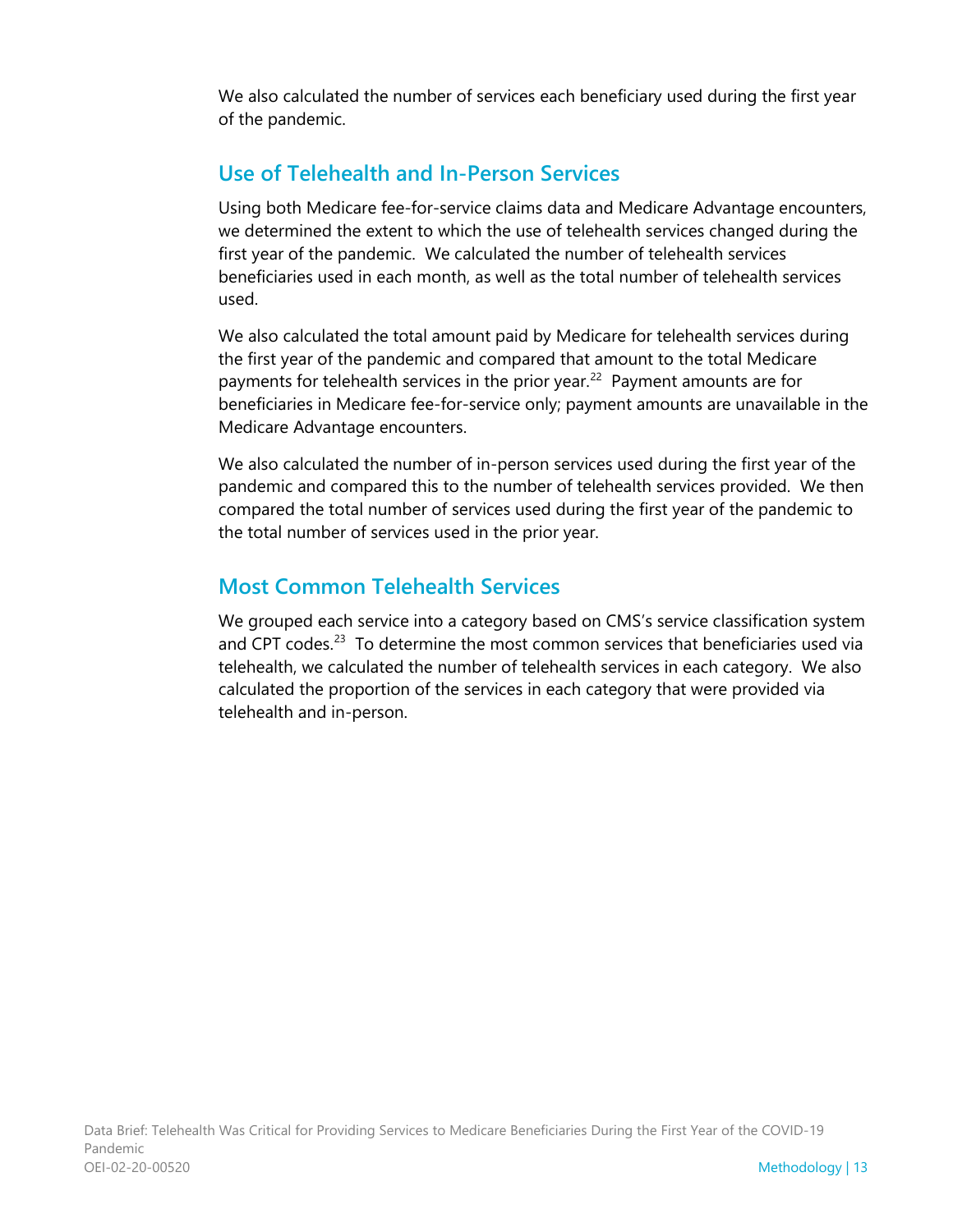# APPENDIX A

#### **Examples of Medicare services that can be provided via telehealth**



Data Brief: Telehealth Was Critical for Providing Services to Medicare Beneficiaries During the First Year of the COVID-19 Pandemic OEI-02-20-00520 Appendix A | 14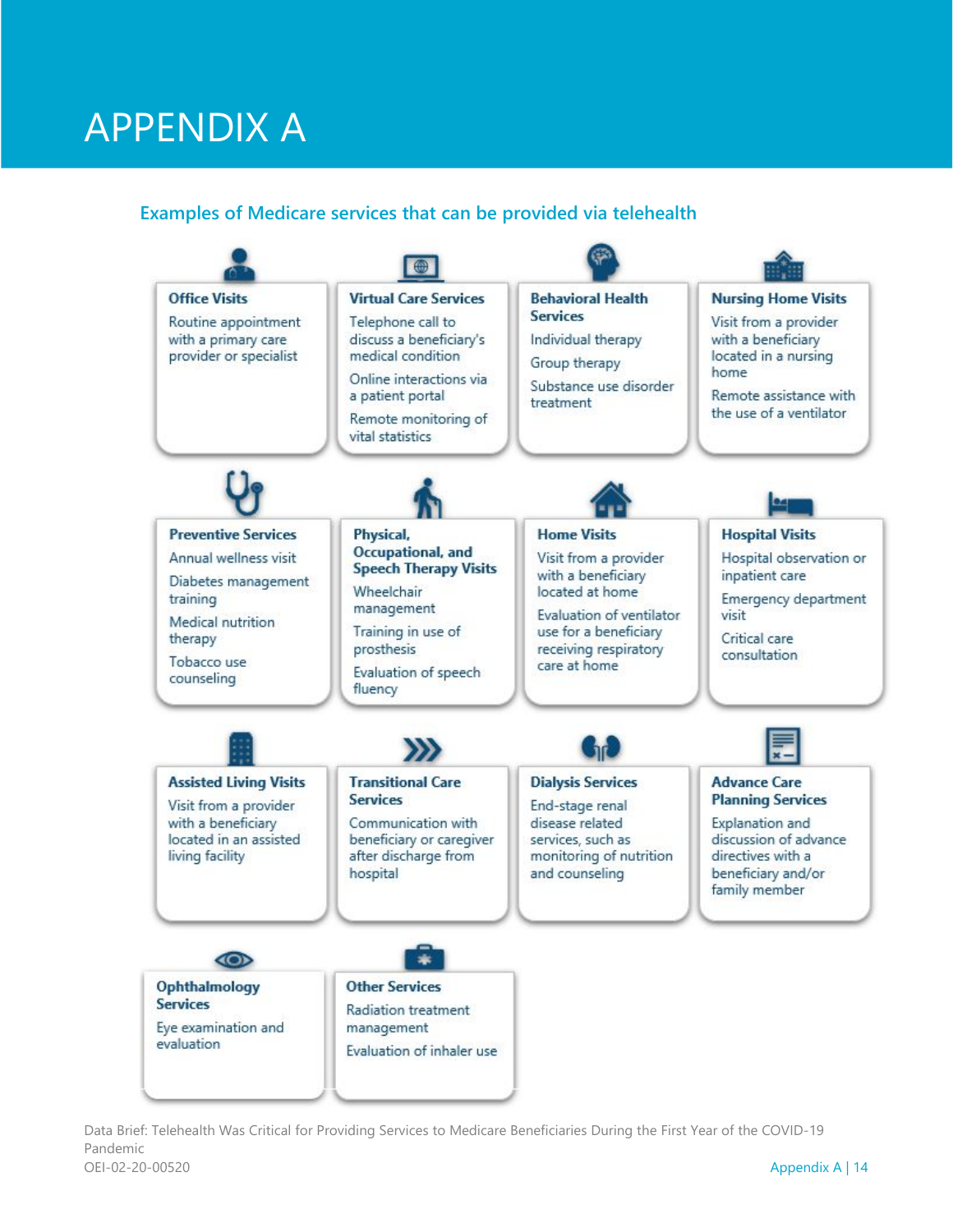# APPENDIX B

**Beneficiaries most commonly used telehealth for office visits, virtual care services, and behavioral health services during the first year of the pandemic**

| <b>Service Type</b>                           | Number of<br><b>Telehealth Services</b> | <b>Percentage of All</b><br><b>Telehealth Services</b> |
|-----------------------------------------------|-----------------------------------------|--------------------------------------------------------|
| Office Visits                                 | 54,463,209                              | 47.6%                                                  |
| <b>Virtual Care Services</b>                  | 34,060,592                              | 29.8%                                                  |
| Telephone Evaluation & Management             | 28,635,904                              | 25.0%                                                  |
| Virtual Check-ins & E-Visits                  | 3,324,710                               | 2.9%                                                   |
| Remote Patient Monitoring                     | 2,099,978                               | 1.8%                                                   |
| <b>Behavioral Health</b>                      | 14,152,781                              | 12.4%                                                  |
| Nursing Home Visits                           | 3,282,129                               | 2.9%                                                   |
| <b>Preventive Services</b>                    | 2,421,535                               | 2.1%                                                   |
| Physical, Occupational, and Speech<br>Therapy | 2,068,650                               | 1.8%                                                   |
| Home Visits                                   | 1,312,412                               | 1.1%                                                   |
| <b>Hospital Visits</b>                        | 987,794                                 | 0.9%                                                   |
| <b>Assisted Living Visits</b>                 | 742,825                                 | 0.6%                                                   |
| <b>Transitional Care Services</b>             | 336,057                                 | 0.3%                                                   |
| <b>Dialysis Services</b>                      | 297,669                                 | 0.3%                                                   |
| Advance Care Planning Services                | 203,950                                 | 0.2%                                                   |
| Ophthalmology Services                        | 22,739                                  | 0.0%                                                   |
| <b>Other Services</b>                         | 25,728                                  | 0.0%                                                   |
| <b>Total</b>                                  | 114,378,070                             | 100.0%                                                 |

Source: OIG analysis of CMS data, 2022.

Note: The subcategories of virtual care services are not included in calculating the total number of services and percentage.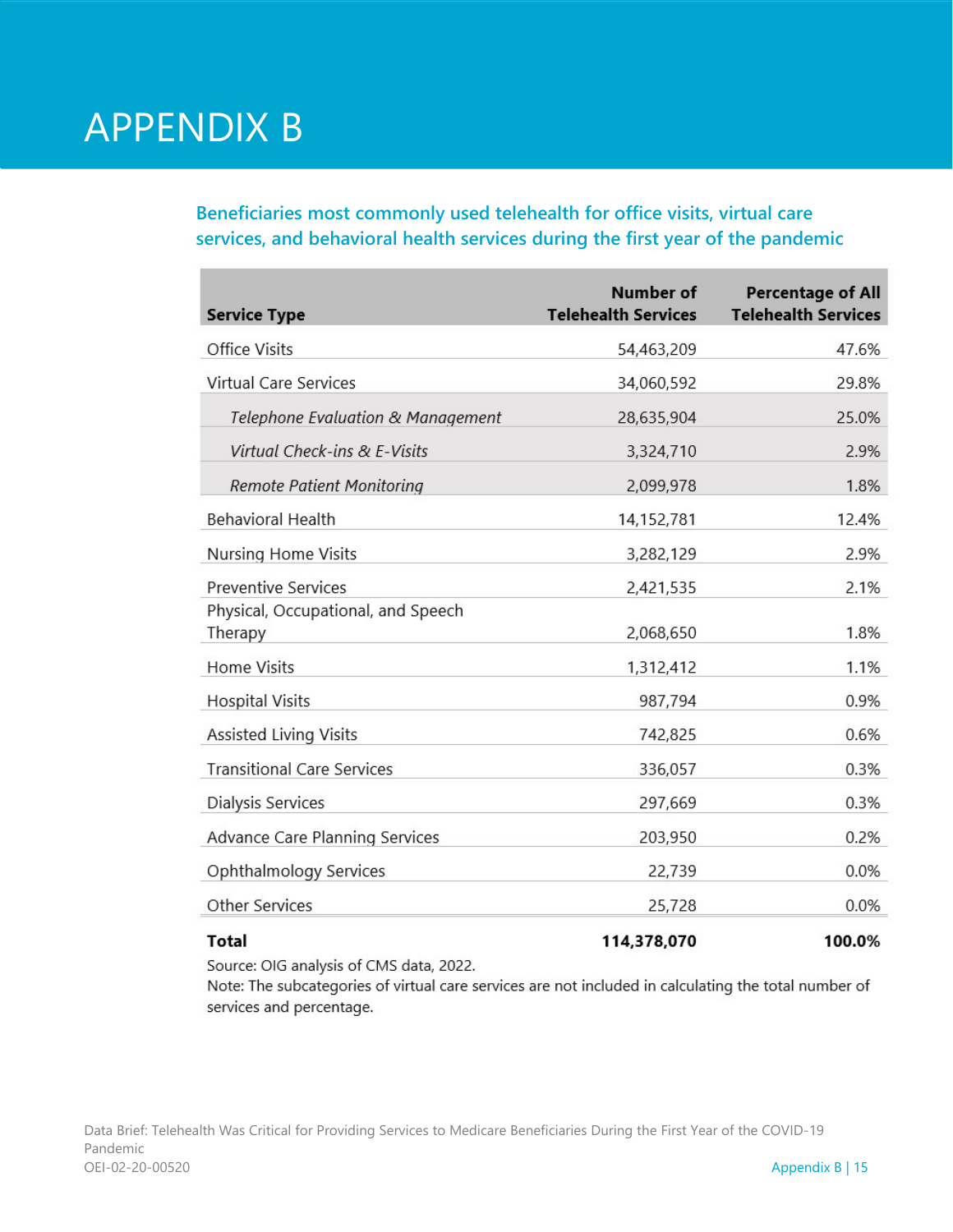# APPENDIX C

**Beneficiaries used telehealth to receive a larger share of their behavioral health services compared to their use of telehealth for other services during the first year of the pandemic** 

|                                   | <b>Percentage of Services</b> |           | <b>Number of Services</b> |             |
|-----------------------------------|-------------------------------|-----------|---------------------------|-------------|
| <b>Service Type</b>               | <b>Telehealth</b>             | In-Person | <b>Telehealth</b>         | In-Person   |
| <b>Behavioral Health</b>          | 43%                           | 57%       | 14, 152, 781              | 19,032,147  |
| Home Visits                       | 17%                           | 83%       | 1,312,412                 | 6,611,694   |
| <b>Transitional Care Services</b> | 16%                           | 84%       | 336,057                   | 1,791,001   |
| <b>Office Visits</b>              | 13%                           | 87%       | 54,463,209                | 369,428,178 |
| <b>Assisted Living Visits</b>     | 11%                           | 89%       | 742,825                   | 5,783,624   |
| <b>Preventive Services</b>        | 9%                            | 91%       | 2,421,535                 | 25,717,146  |
| <b>Nursing Home Visits</b>        | 8%                            | 92%       | 3,282,129                 | 37,577,388  |
| <b>Advance Care Planning</b>      |                               |           |                           |             |
| <b>Services</b>                   | 6%                            | 94%       | 203,950                   | 3,268,698   |
| <b>Dialysis Services</b>          | 5%                            | 95%       | 297,669                   | 5,321,451   |
| Physical, Occupational, and       |                               |           |                           |             |
| Speech Therapy                    | 1%                            | 99%       | 2,068,650                 | 154,679,811 |
| <b>Other Services</b>             | 1%                            | 99%       | 25,728                    | 2,672,621   |
| <b>Hospital Visits</b>            | 0%                            | 100%      | 987,794                   | 211,243,352 |
| Ophthalmology Services            | $0\%$                         | 100%      | 22,739                    | 32,892,849  |
| <b>Total</b>                      | 8%                            | 92%       | 80, 317, 478              | 876,019,960 |

Source: OIG analysis of CMS data, 2022.

Note: Virtual care services are not included in this table as they are provided exclusively via telehealth. They account for 34,060,592 telehealth services.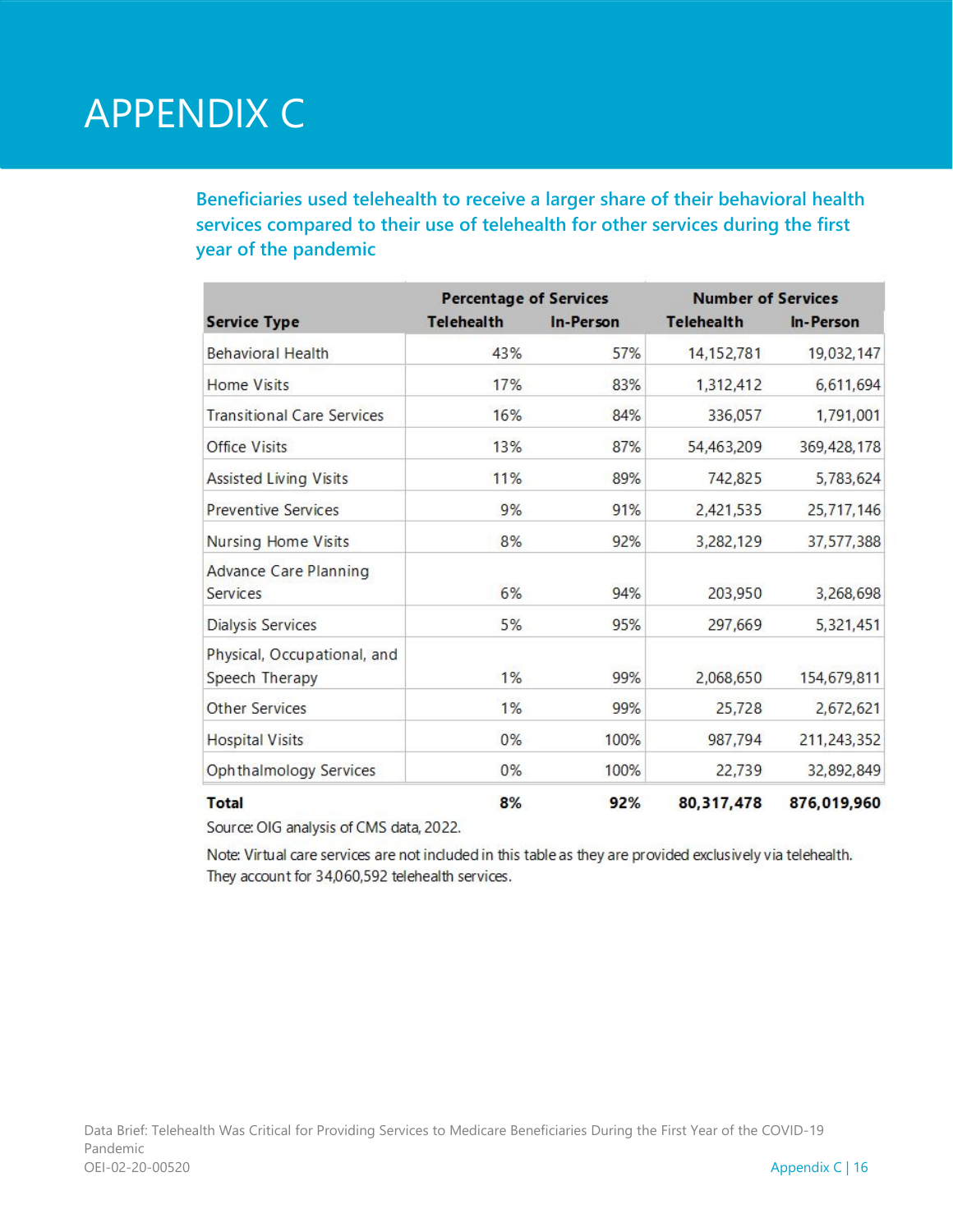### **Acknowledgments**

Vincent Greiber served as the team leader for this study. Others in the Office of Evaluation and Inspections who conducted the study include John Gordon and Aaron Plotke. Office of Evaluation and Inspections staff who provided support include Robert Gibbons and Michael Novello.

This report was prepared under the direction of Jodi Nudelman, Regional Inspector General for Evaluation and Inspections in the New York regional office, and Nancy Harrison and Meridith Seife, Deputy Regional Inspectors General.

### **Contact**

To obtain additional information concerning this report, contact the Office of Public Affairs at [Public.Affairs@oig.hhs.gov.](mailto:Public.Affairs@oig.hhs.gov) OIG reports and other information can be found on the OIG website at [oig.hhs.gov.](https://oig.hhs.gov/) 

Office of Inspector General U.S. Department of Health and Human Services 330 Independence Avenue, SW Washington, DC 20201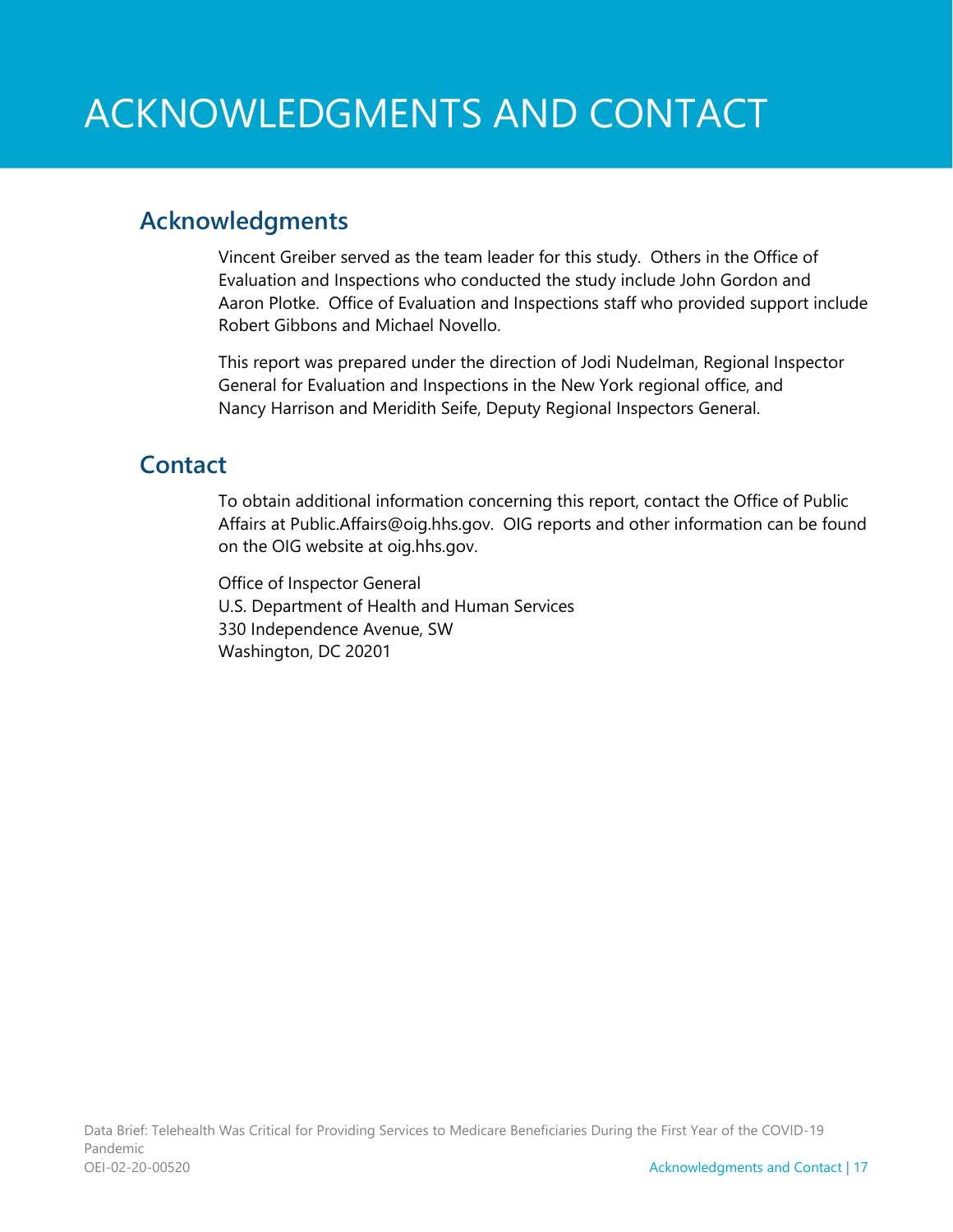# ENDNOTES

<sup>1</sup> HHS and CMS were able to expand the use of telehealth as a result of the declaration of a Public Health Emergency (PHE) and subsequent legislation, among other actions. The PHE was announced on January 31, 2020 and was retroactively effective to January 27, 2020. The Coronavirus Preparedness and Response Supplemental Appropriations Act of 2020 and the CARES Act allowed CMS to waive telehealth-related restrictions with a PHE declaration in place. See Coronavirus Preparedness and Response Supplemental Appropriations Act of 2020, accessed at Text - H.R.6074 - 116th Congress (2019-2020): Coronavirus [Preparedness and Response Supplemental Appropriations Act, 2020 | Congress.gov | Library of Congress](https://www.congress.gov/bill/116th-congress/house-bill/6074) on November 23, 2021. See also, CARES Act, accessed at Text - H.R.748 - [116th Congress \(2019-2020\): CARES Act | Congress.gov | Library of](https://www.congress.gov/bill/116th-congress/house-bill/748/text)  [Congress](https://www.congress.gov/bill/116th-congress/house-bill/748/text) on November 23, 2021.

<sup>2</sup> OIG, *Certain Medicare Beneficiaries Were More Likely to Use Telehealth Than Others During the Pandemic*, OEI-02-20-00522, forthcoming.

<sup>3</sup> OIG, *Medicare Telehealth Services During the COVID-19 Pandemic: Program Integrity Risks*, OEI-02-20-00720, forthcoming. Another related report looked at the extent to which beneficiaries received telehealth services from providers with whom they had an established relationship. See OIG, *Most Medicare Beneficiaries Received Telehealth Services Only from Providers with Whom They Had an Established Relationship*, OEI-02-20-00521. See also Pandemic Response Accountability Committee, *Telehealth Services in Select Federal Health Care Programs*, forthcoming.

<sup>4</sup> For example, prior to the pandemic, beneficiaries were allowed to use virtual care services, as well as telehealth services to address substance use disorder or end-stage renal disease, from their home and in urban areas. In addition, beginning in 2020, beneficiaries enrolled in Medicare Advantage plans were allowed to use telehealth services in their homes and in urban areas

<sup>5</sup> For the purposes of this study, we included the telehealth services approved for payment by Medicare as of February 28, 2021.

<sup>6</sup> These services are also referred to as Communication Technology-Based Services. For the purposes of this report, we refer to them as virtual care services.

 $7$  Prior to the pandemic, beneficiaries could receive certain virtual care services, such as virtual check-ins, through audio-only.

<sup>8</sup> See OIG, *Most Medicare Beneficiaries Received Telehealth Services Only From Providers with Whom They Had an Established Relationship*, OEI-02-20-00521, October 2021.

<sup>9</sup> For example, plans could provide services to beneficiaries in their homes and regardless of their geographic location. See 84 F.R. 15680 (April 16, 2019).

 $10$  Payment information is not available for beneficiaries enrolled in Medicare Advantage.

<sup>11</sup> Unlike Medicare fee-for-service beneficiaries enrolled in Medicare Advantage plans were allowed to receive telehealth services both from home and in urban areas as of January 1, 2020. Further, beneficiaries using virtual care services, as well as those using telehealth for certain services such as substance use disorder treatment and end-stage renal disease, were able to receive these services from home and in urban areas prior to the pandemic.

 $12$  For the purposes of this report, we refer to "all services" as those approved services that were provided either via telehealth or in-person during the pandemic or in the prior year.

<sup>13</sup> See Centers for Disease Control and Prevention, Delay or Avoidance of Medical Care Because of COVID-19-Related Concerns — United States, June 2020, September 11, 2020. Accessed a[t https://www.cdc.gov/mmwr/volumes/69/wr/mm6936a4.htm](https://www.cdc.gov/mmwr/volumes/69/wr/mm6936a4.htm) on